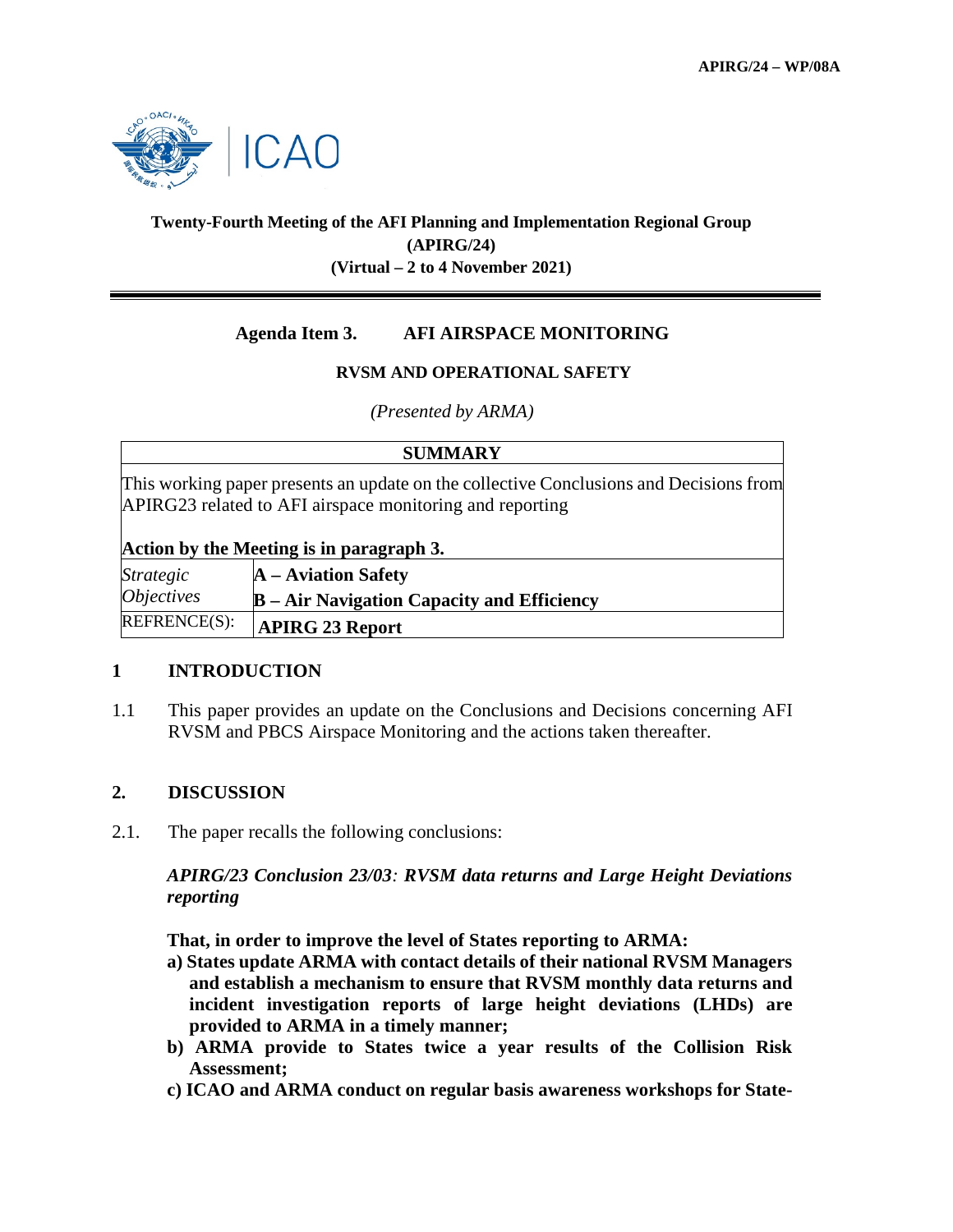**appointed national RVSM Focal Points responsible for RVSM data returns to ARMA; and** 

**d) States carry out an in-depth incident investigation to all reported large height deviations.** 

*APIRG/23 Conclusion 23/33: Nomination of RVSM focal points and submission of data to ARMA*

**That, in order to improve the submission of RVSM data to ARMA, States that have not already done so, nominate focal points for RVSM and update ARMA using an F1 form by 31 December 2020.**

### *2.1.1 ARMA Actions/Update:*

a) Other than the collective representation from ASECNA of certain States with RVSM Data submission, the following States have not sent in nominations for their State for other RVSM related requirements like RVSM Approvals for their State registered airframes, Height Monitoring Plans:

> Central African Republic Chad Djibouti Eritrea Malawi Niger Togo

b) Table 2 below is a comparison between **CRA 13** and **CRA 14**, highlighting the risk Estimation and Target Level of Safety (TLS)

| AFI Airspace – estimated annual flying hours $=$ 552 756 hours<br>(note: estimated hours based on the 2019 traffic sample data) |                        |                      |                            |  |  |
|---------------------------------------------------------------------------------------------------------------------------------|------------------------|----------------------|----------------------------|--|--|
| <b>Source of Risk</b>                                                                                                           | <b>Risk Estimation</b> | <b>TLS</b>           | <b>Remarks</b>             |  |  |
| <b>RMACG 13 Total Risk</b><br>(PREVIOUS CRA)                                                                                    | $75.4 \times 10^{-9}$  | $5.0 \times 10^{-9}$ | Above TLS                  |  |  |
| <b>Technical Risk</b>                                                                                                           | $7.74 \times 10^{-10}$ | $2.5 \times 10^{-9}$ | <b>Below Technical TLS</b> |  |  |
| <b>Operational Risk</b>                                                                                                         | $10.2 \times 10^{-9}$  |                      |                            |  |  |
| <b>Total Risk</b>                                                                                                               | $10.9 \times 10^{-9}$  | $5.0 \times 10^{-9}$ | <b>Above TLS</b>           |  |  |

- 2.1.2 ARMA is in the process of confirming and verifying RVSM Data accuracy with every State for data integrity, we would not be able to conduct an awareness workshop in 2021 but will be completed in February 2022.
- 2.1.3 Reports of Large Height Deviation (LHD) have reduced however; ARMA has not received some investigations yet to be completed by some States. Majority of States when sending in RVSM Traffic Flow data only send in F4 and exclude F1, F2 and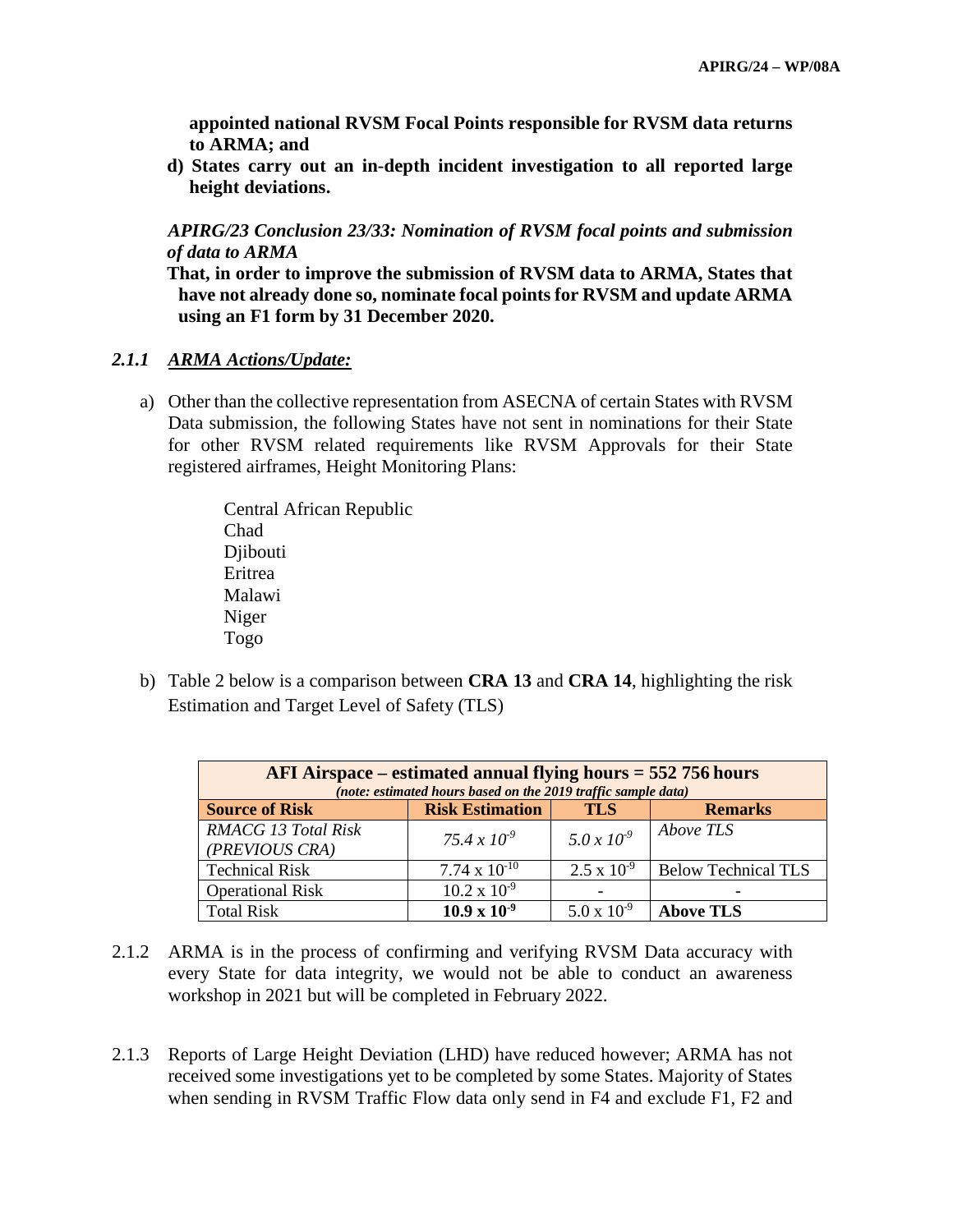F3.

# *2.2 APIRG/23 Conclusion 23/34: Implementation of SLOP as discount for CRA/15*

**That, in order to add the safety discount to the fifteenth Collision Risk Assessment, AFI States that have not already done so, publish AIP SUPP by 31 December 2020 for the implementation of SLOP on 25 February 2021.**

### 2.2.1 *ARMA Actions/Update:*

- a) SLOP reduces the rate of collisions due to the loss of planned longitudinal and vertical separation, by 38.19 per cent. It is a safety net in both RVSM and PBCS airspace when either vertical or longitudinal separation has been lost.
- b) The Table below presents the status of SLOP implementation in the region.

| <b>FIR</b>               | <b>Implemented SLOP</b><br>(Yes/No) | <b>NPM Replies</b> |
|--------------------------|-------------------------------------|--------------------|
| Accra                    | Yes                                 | Yes                |
| <b>Addis Ababa</b>       | <b>No</b>                           | Yes                |
| Antananarivo             | Yes                                 | Yes                |
| <b>Asmara</b>            | <b>No</b>                           | <b>No</b>          |
| <b>Beira</b>             | Yes                                 | Yes                |
| <b>Brazzaville</b>       | Yes                                 | Yes                |
| <b>Cape Town</b>         | <b>No</b>                           | Yes                |
| <b>Dakar Terrestrial</b> | Yes                                 | Yes                |
| Dar Es Salaam            | Yes                                 | Yes                |
| Entebbe                  | Yes                                 | Yes                |
| Gaborone                 | <b>No</b>                           | Yes                |
| <b>Harare</b>            | Yes                                 | Yes                |
| Johannesburg             | Yes                                 | Yes                |
| Johannesburg Oceanic     | Yes                                 | Yes                |
| Kano                     | Yes                                 | Yes                |
| Kinshasa                 | Yes                                 | Yes                |
| Lilongwe                 | <b>No</b>                           | <b>No</b>          |
| Luanda                   | Yes                                 | Yes                |
| Lusaka                   | Pending                             | Yes                |
| <b>Mauritius</b>         | Yes                                 | Yes                |
| Mogadishu                | Yes                                 | Yes                |
| <b>Nairobi</b>           | <b>No</b>                           | Yes                |
| N'djamena                | Yes                                 | Yes                |
| Niamey                   | Yes                                 | Yes                |
| Roberts                  | Yes                                 | Yes                |
| Seychelles               | Yes                                 | Yes                |
| <b>Windhoek</b>          | <b>No</b>                           | Yes                |